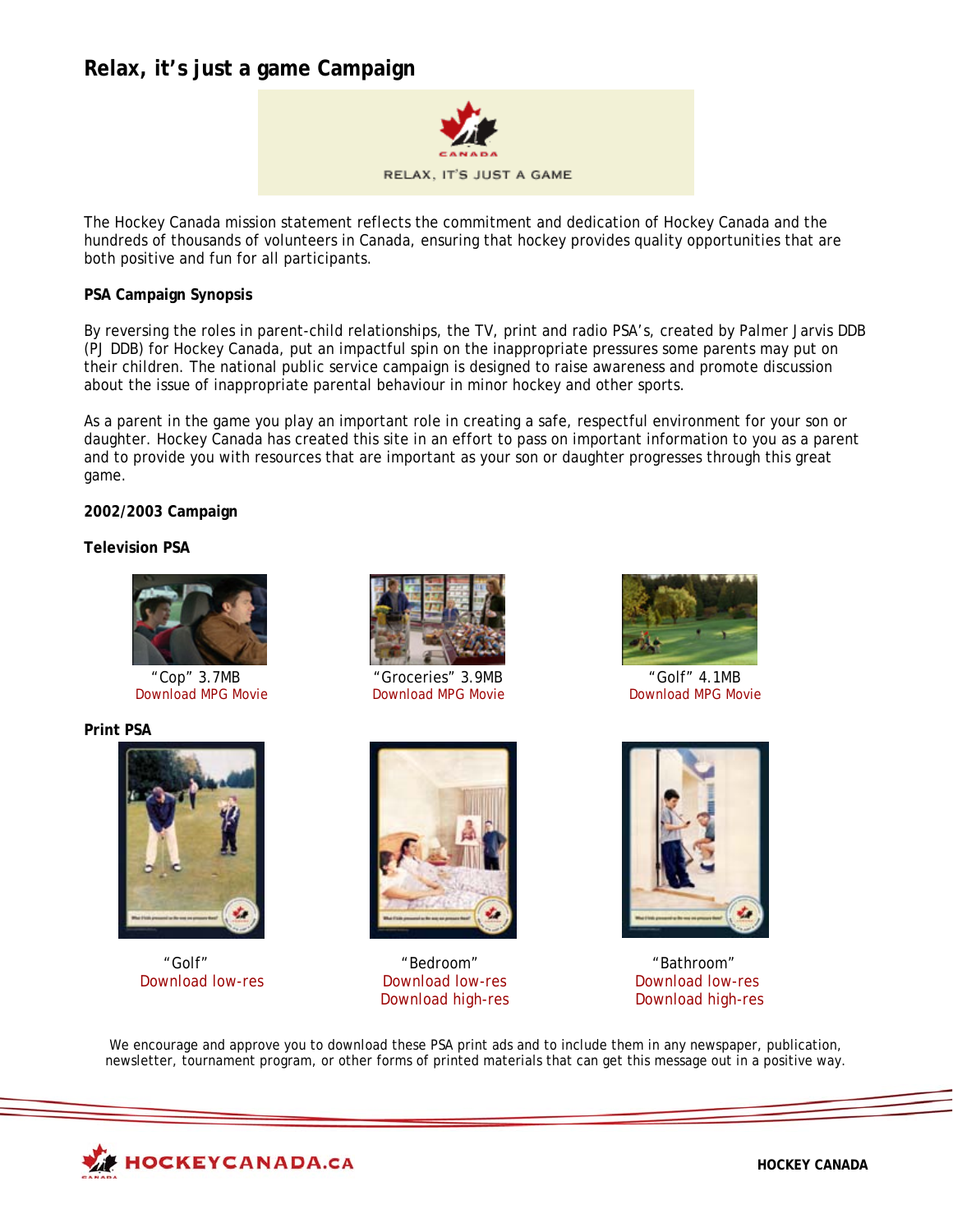# **Radio PSA**

"Diner" A young girl puts her mother down for her tasteless meatloaf. [Download MP3 712KB](http://www.hockeycanada.ca/index.php/ci_id/7480/la_id/1.htm)

"Gifts"

A boy is heard yelling at his dad because hi Christmas gifts this year were lame. [Download MP3 708KB](http://www.hockeycanada.ca/index.php/ci_id/7492/la_id/1.htm)

"Parent/Teacher Interviews" A school boy heckles his pregnant mother for being overweight before his parent-teacher interview. [Download MP3 708KB](http://www.hockeycanada.ca/index.php/ci_id/7503/la_id/1.htm) 

**Thank You's** 

**Hockey Canada Thank You List** 



Hockey Canada would like to thank the following people and companies that dedicated their time, energy and support to the game of hockey in Canada. By volunteering their expertise and services, the following people made the "Relax, It's just a game" campaign possible. Thanks for you support!



# **PALMER JARVIS**

- Alan Russell
- Scott Keith
- Joseph Bonnici
- Daryl Gardiner
- Janice Crondahl
- Gayle Robson
- Tribal DDB Team
- Frank Palmer
- Rob Whittle
- Hugh Ruthven
- Bill Baker
- Rob Maclean/Debbie McDowell
- Martine Levy
- Christina Biluk
- PJ DDB/Benchmark Porter Novelli PR team

Palmer Jarvis DDB: [www.pjddb.com](http://www.pjddb.com/)